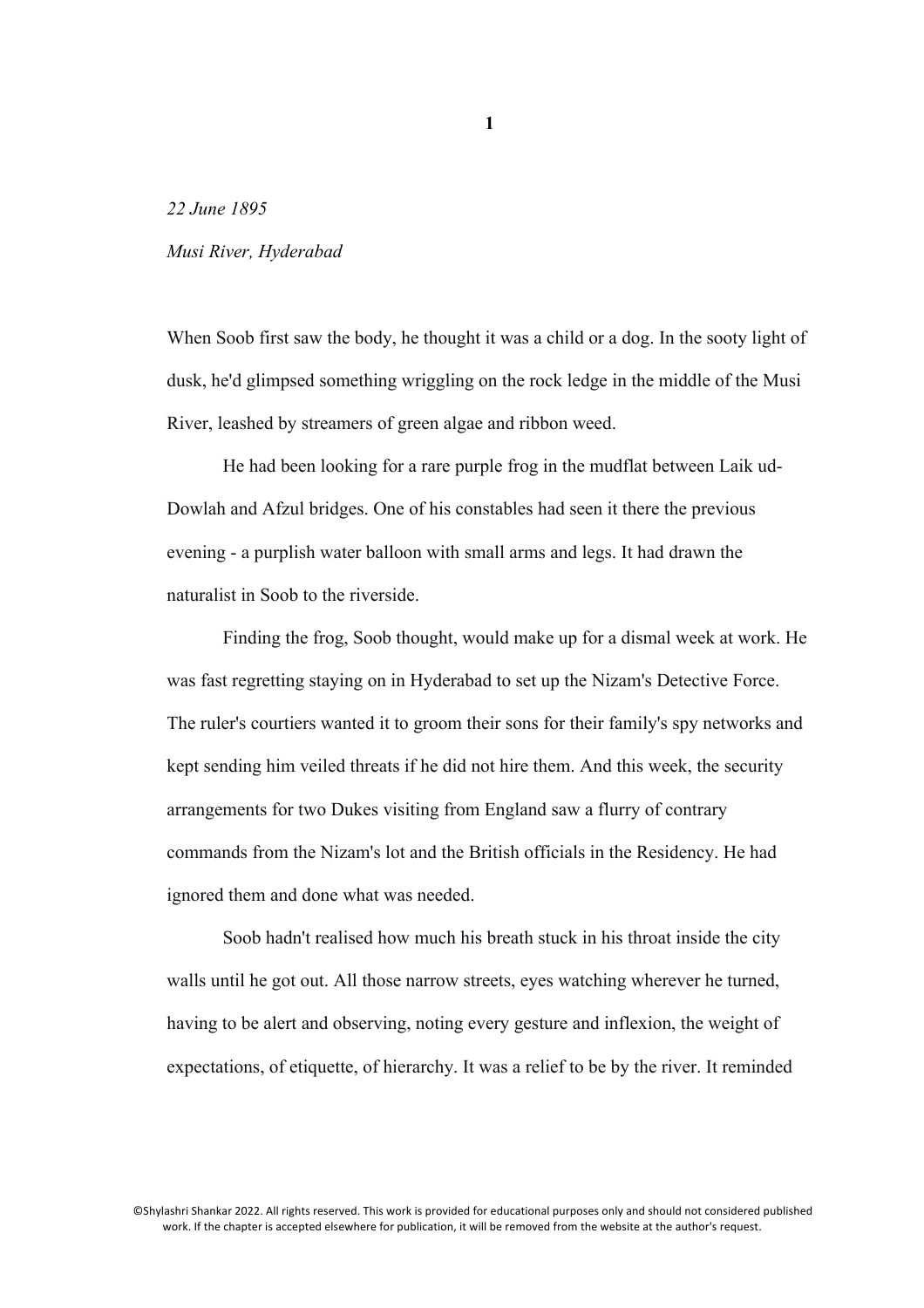Soob of the Koovam River in his hometown of Madras, where he had often found himself after Rohini's death, watching the moonbeams bristle in the water.

The briny reek of algae and toilet clung to him as he plunged in. The water came up to his knees, soaking the top of his boots. A shorter man would sink up to the chest.

'Oi, what's wrong?' someone yelled in Deccani from the river edge, over the boom and crack of the water hitting the rocks.

Strong unexpected currents gripped his ankles, but Soob pushed on.

The algae snapped, and Soob dived to catch the object before it shot over the ledge. He was surprised to feel coir scrape his palms.

'Don't come, it is a gunny bag,' Soob yelled to the man behind him.

Then something soft and clammy slapped his wrist.

It was a hand jutting from the sack's mouth. The rope tie slithered into the foaming waters of the cataract.

Soob hauled the sack to his side and wedged it against the rocks with his body. The top gaped, and he saw a head tipping oddly to one side in the low light. The neck had been cut.

'Hai Ram,' said a voice.

A stocky man with a plump face peered over his shoulder. He was in a loincloth and identified himself as a washerman.

'Is he dead, Chief Inspector?'

Though Soob wasn't in the navy blue uniform of the City Police, the washerman had recognised him. Not a surprise since the local newspapers had carried his photograph on the front page last week, claiming him to be the saviour of the Deccan. The notoriety was galling for someone who liked being in the shadows and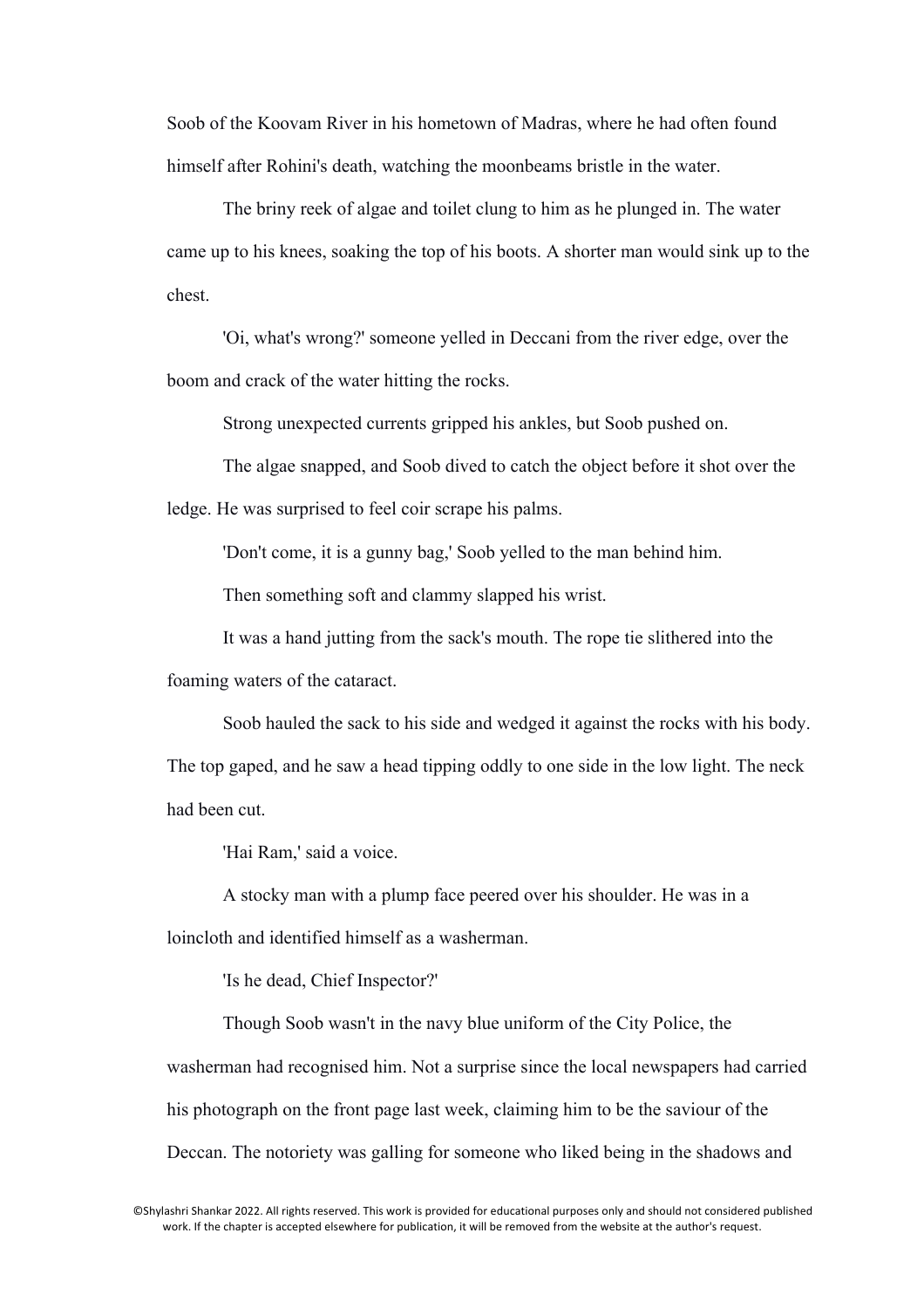whose real job as an officer in the Imperial Criminal Investigation Department demanded stealth and departing unsung and unrecognised.

The washerman splashed up and picked up the bottom end of the sack.

'The Residency bank is closer, Chief Inspector,' he said when Soob made for the city ramparts.

Soob didn't reply. The Nizam's City Police had no authority over the British Residency from where the Resident, the eyes and ears of Queen Victoria, watched the native ruler. The Nizam, for his part, loathed the scrutiny. The Musi drew the line dividing the warring sides.

The body's wheatish hue and callused hands pointed to a poor Deccani. The Residency Police wouldn't bother with a poor native's murder, but the Nizam's regime was no better. The city's wealthy nobles and merchants could escape prison by paying a small sum, blood money, to the victim's family.

The British and the rich nawabs had a stable of protectors; the whole apparatus worked for them. But the poor only had him, Soob. He would find the killer, and for that, he needed to take the body to the city side.

Three urchins gawked from the river bank as they picked their way through the rills crisscrossing the pebble-strewn riverbed and laid the sack on a dry patch.

Soob told them to fetch a constable from Afzul gate. 'Say the Acting Chief Inspector of the City Police wants them.'

After they left, he opened the folds and cradled the head. Despite the dark hair cropped close to the skull, he realised from the down on her cheeks that it was a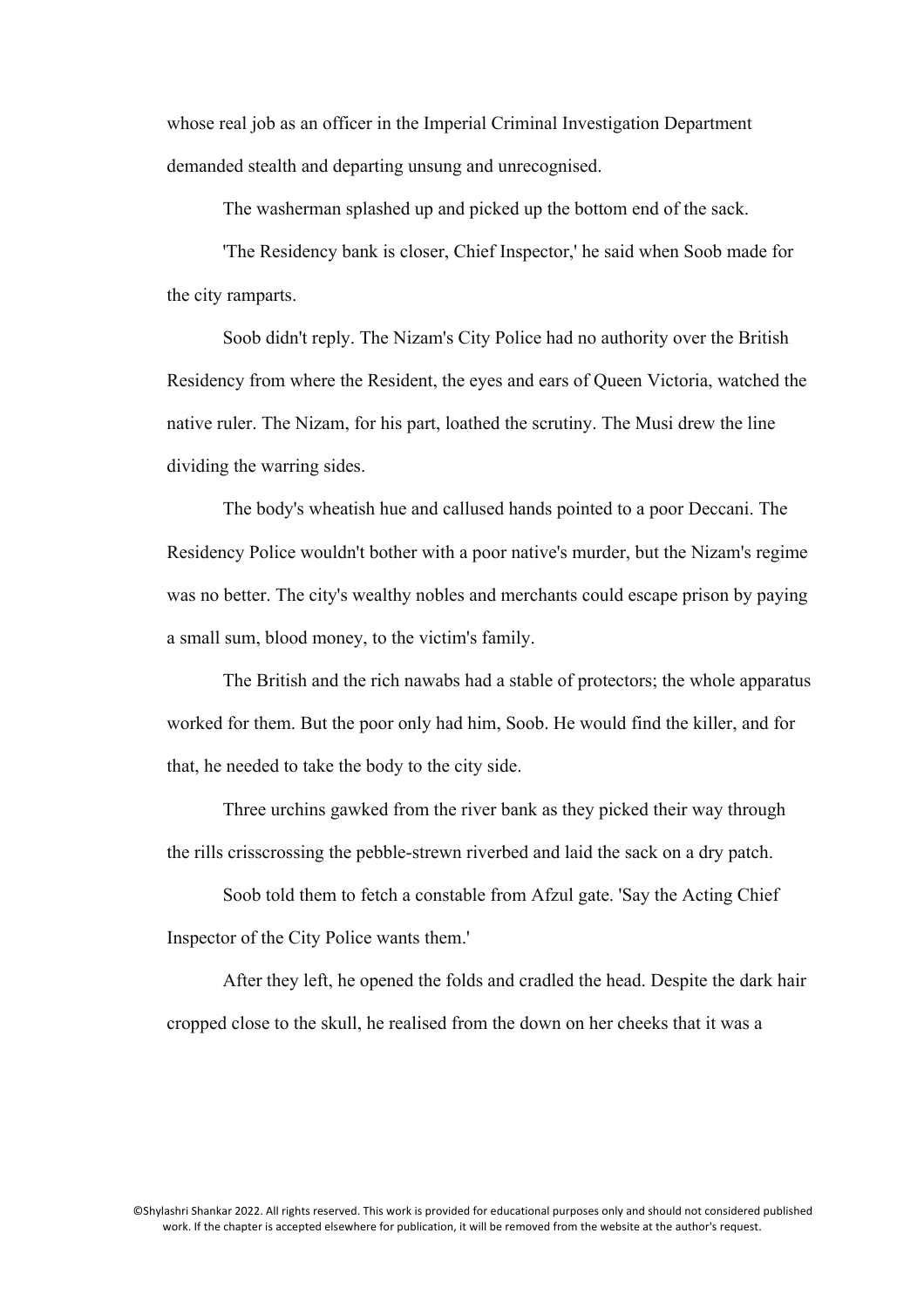woman. Her throat was slit from ear to ear, the nose sliced off, and holes were where the eyes ought to have been. Muddy water trickled from the cavities.

He had seen mutilated corpses before in a case involving cult killings in Central India and in the photographs of Jack the Ripper's victims while at Scotland Yard. But the jolt of shock struck him every time.

'Do you recognise her?' he asked the washerman.

'Hai Ram! Even her own mother wouldn't know her, Chief Inspector. She must have betrayed her husband.'

Why was it the woman's fault for being murdered or injured? But that was a common reaction he had encountered here in India and in England too.

Dusk blinked out, and night's cool damp began rising from the waters. The banks were empty as if the elephants, buffaloes, waterbirds and people to-ing and froing during the day had been rubbed out.

Not expecting to be here for so long, Soob hadn't brought a lamp. The washerman said he would get one from his hut and climbed up the rocky incline to where a dozen houses with mud walls and thatched roofs perched. The dwellers of these and other slums in-between the swathes of melon, cucumber and paddy crops on the riverbed would retreat to a field inside the city walls once the rains fattened the river.

Thunder clouds thickened the sky. Like the moon, the river waned and swelled between ten to twenty meters depending on the rainfall. Now closer to ten, the sluggish pace meant the sack didn't float long. And its position on the rock-ledge indicated it came from the Residency side.

He couldn't send constables to question the slum dwellers there until his superior, the Deputy Commissioner, asked the Resident for permission. Relations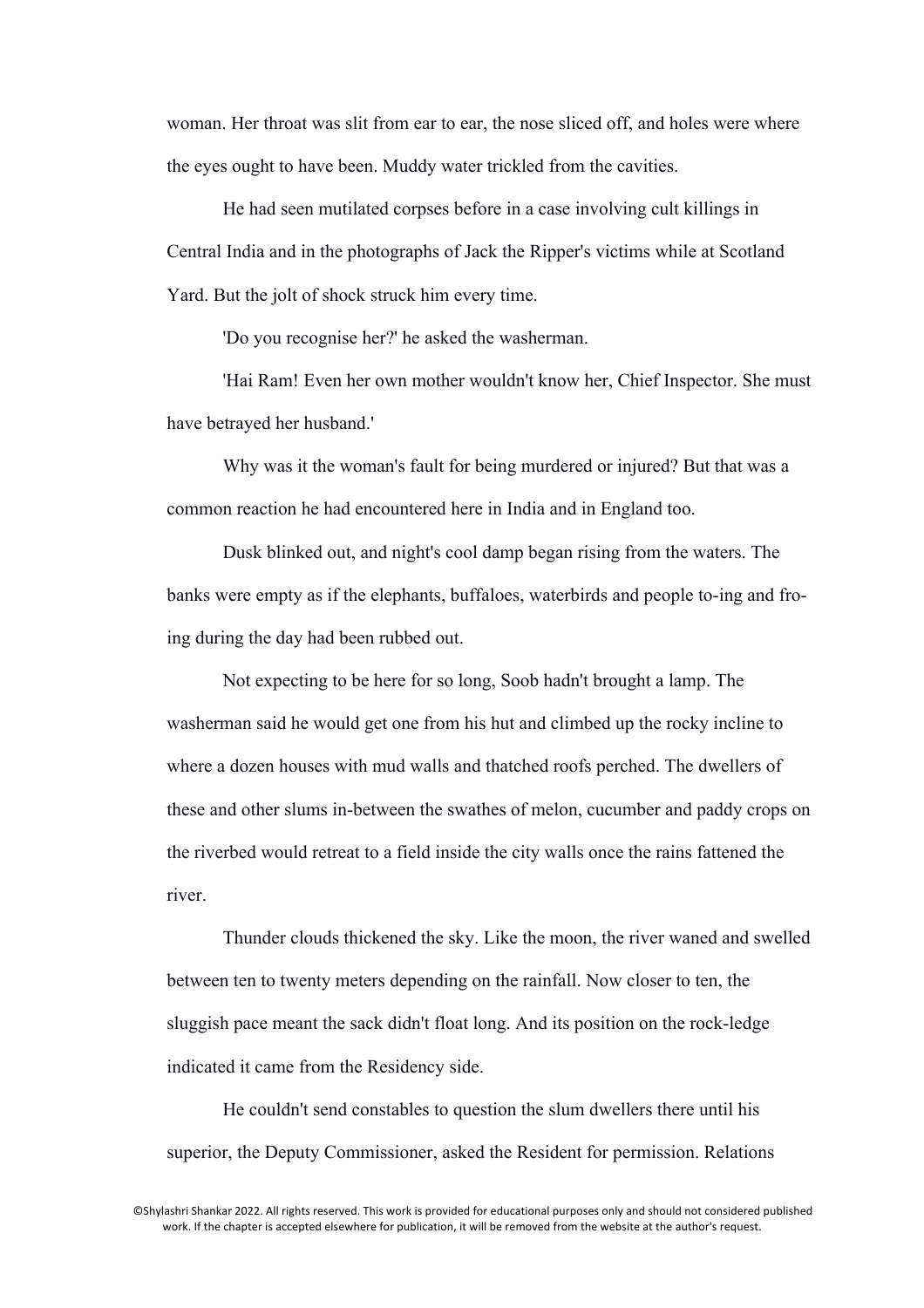were dismal at best, and now, with the British gunning for control over law and order in the Nizam's territory, there was little chance of getting approval.

The washerman returned, and in the light of the oil lamp, Soob saw the extent of the brutality. The killer had stripped her, and not only of her clothes. Soob gritted his teeth and slanted the light into the sack. Holes gaped in place of her heart, kidneys and lungs. Bone gleamed white on the ribcage, and the wounds on the stomach told a grisly tale of frenzied stabs. Though congealed and mixed with river water, the blood in the wounds was sticky to his touch. She must have been killed in the past couple of hours.

He eyed the feathery black shrubbery below Chaderghat-Oliphant Bridge, which would've hidden the killer's tread to the river's edge. The mutilations must have occurred elsewhere, the river being too noisy a thoroughfare between the city and the Residency during the day.

She wore no jewellery. Even the poorest women wore glass bangles. Bare wrists, it was thought, would bring misfortune to the husband. He ruled out a robbery, too; had the glass broken in the attack, there would be bruises on her wrist and shards inside the sack, but there were none.

Only Hindu widows were stripped of their necklaces and bangles and rings and made to shave off their hair, that is, if they were not burnt alive on their dead